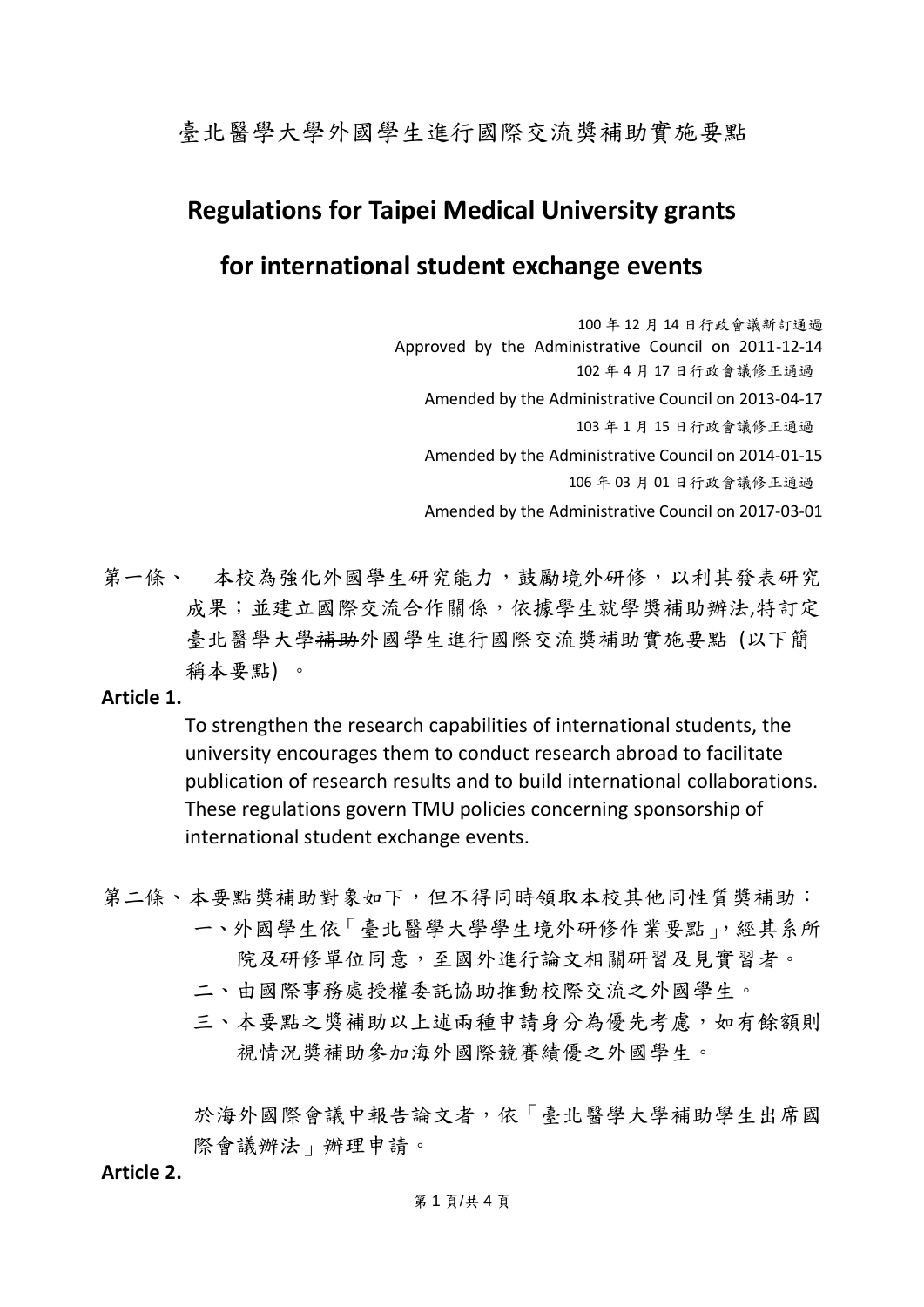Students may qualify under the following conditions:

1. Grants to conduct thesis‐related research or attend internships abroad must comply with Taipei Medical University's Study Abroad Guidelines and receive approval from the student's TMU school or graduate institute as well as any related research centers.

2. International students who help the school's exchange collaboration events assigned by the International Office may also be eligible. 3. Students who meet one of the above conditions will be given priority. The remaining funds will be used to support students with excellent achievements in international competitions. Those who present theses at international meetings shall apply through the Office of Research and Development under the university's guidelines for attending international

conferences.

- 第三條、本要點之獎補助,國際事務處每學期接受申請一次,申請期間另行 公告之,在校修讀同一學位期間以獎勵二次為原則,申請所需繳交 相關證明文件如下列:
	- 一、境外研修
		- (一)境外研修核定文件乙份
		- (二)獎補助申請書乙份
		- (三)在學成績單乙份
		- (四)進修計畫書乙份
	- 二、校際交流

(一)獎補助申請書乙份 。

(二)校際交流計畫書乙份

### **Article 3.**

The International Office accepts applications once every semester within an announced application time period. International students may be awarded twice within their studies for a degree, but may not simultaneously obtain similar support for the same purpose from multiple offices at the university. Required documents that must be submitted to the International Office to apply for the grant are listed below.

- 1. Research abroad
- (1) Approved overseas study or research documents
- (2) Grant application form
- (3) TMU transcripts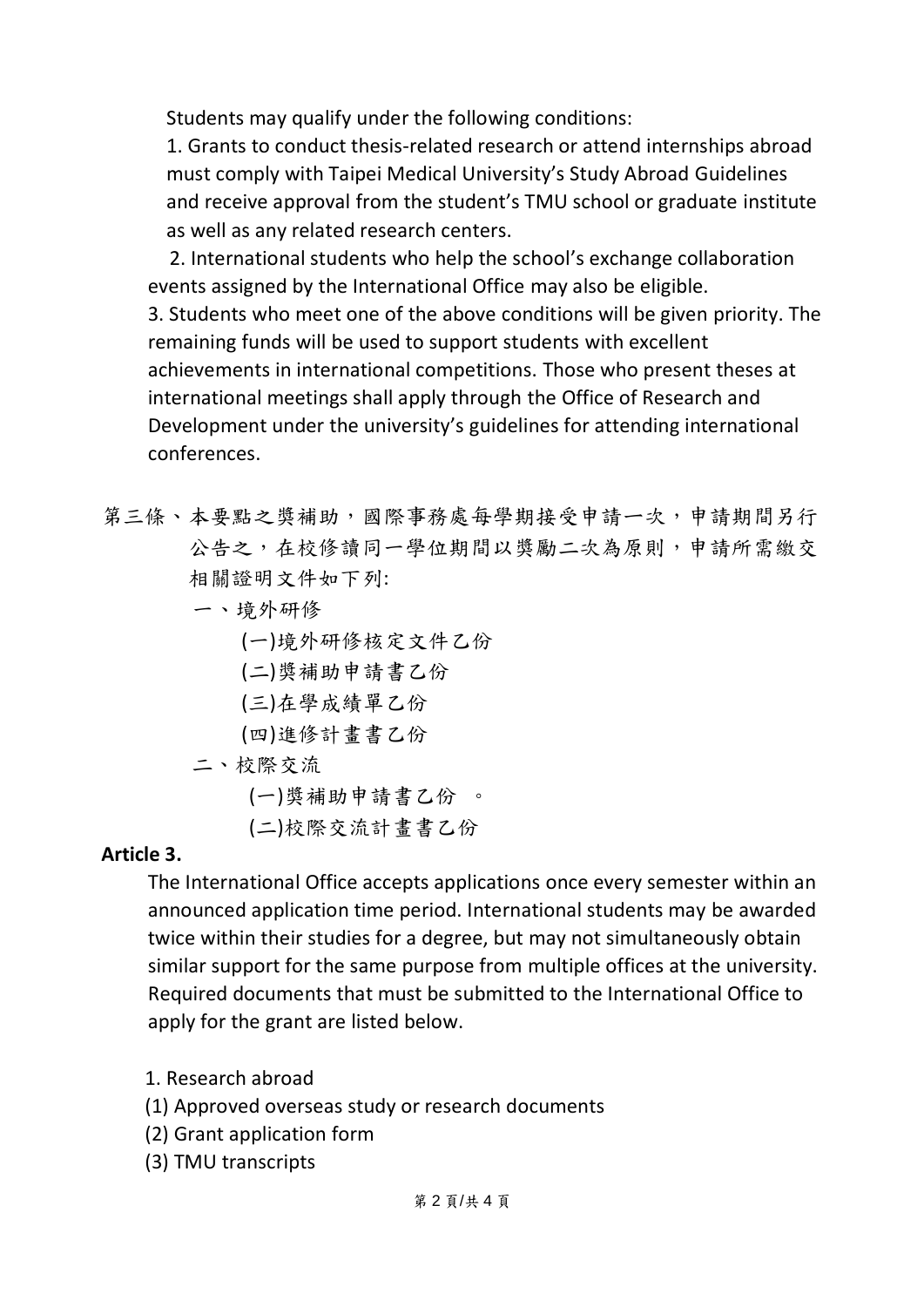(4) Study or research plan

2. Exchange collaboration

(1) Grant application form

(2) Exchange collaboration plan

第四條、獎補助金額

### **Article 4.**

Award amounts

一、境外研修

每學期視經費預算及申請人數核定獎補助額度;亞洲、大洋洲 地區以三萬元為上限;歐、美、非洲以五萬元為上限。獎補助 額度得依申請人學業總成績排名、交流國家、交流單位、交流 原因等指標,由審查小組另訂審查評分細則評定獎補助金額。

1. Research abroad

Based on the permitted budget and number of applicants each semester, the maximum grant is NT\$ 30,000 for Asia and Oceania regions and NT\$ 50,000 for European, American and African regions. The award amount will be based on the applicant's academic performance and on the country, institution and purposes of exchange collaboration. More detailed regulations and requirements will be announced by the scholarship committee.

二、校際交流

本款以獎補助外國學生進行交流地區境內交通費及活動費為原 則,並由審查小組審定之。

2. Exchange collaboration

TMU will sponsor activity fees and local transportation fees where the event is held. The committee will evaluate applications and decide on the award amount.

第五條、審核機制:

 依本要點獎補助之申請案,由國際長、副國際長一名及學院各推派 代表一名,組成審查小組審定之。

#### **Article 5.**

The evaluation process: Committee members including the dean and one